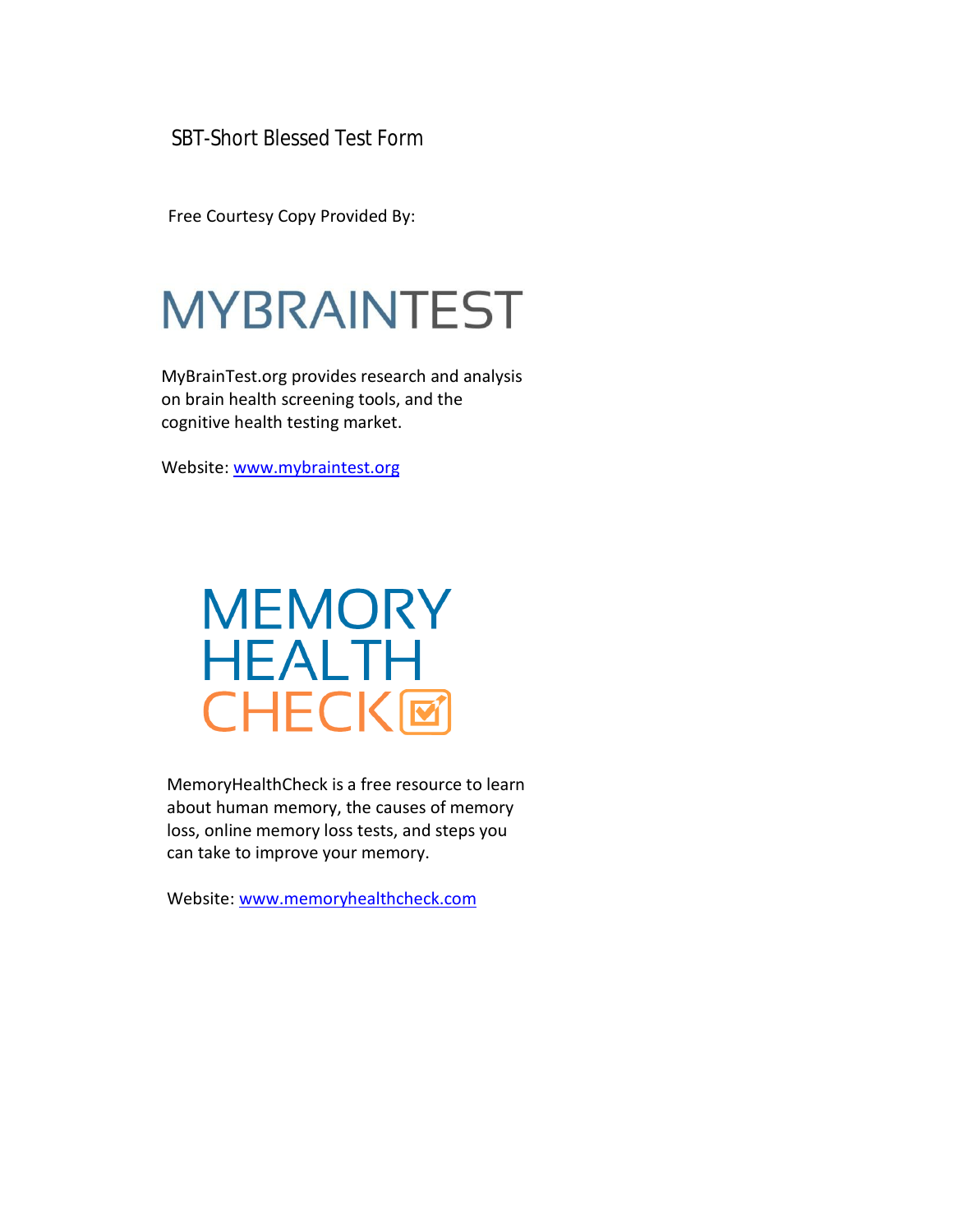| <b>Patient:</b> |  |
|-----------------|--|
| Age:            |  |

#### **Short Blessed Test (SBT)<sup>1</sup>**

**Patient: \_\_\_\_\_\_\_\_\_\_\_\_\_\_\_\_ DATE:\_\_\_\_\_\_\_\_\_\_\_\_** 

"Now I would like to ask you some questions to check your memory and concentration. Some of them may be easy and some of them may be hard."

|    |                                                                                                                                                                                            | Correct<br>(0)     | Incorrect<br>(1) |
|----|--------------------------------------------------------------------------------------------------------------------------------------------------------------------------------------------|--------------------|------------------|
|    | 2. What month is it now?______________                                                                                                                                                     | Correct<br>(0)     | Incorrect<br>(1) |
|    | Please repeat this name and address after me:                                                                                                                                              |                    |                  |
|    | John Brown, 42 Market Street, Chicago                                                                                                                                                      |                    |                  |
|    | John Brown, 42 Market Street, Chicago                                                                                                                                                      |                    |                  |
|    | John Brown, 42 Market Street, Chicago                                                                                                                                                      |                    |                  |
|    | (underline words repeated correctly in each trial)<br>Trials to learning $\qquad \qquad$ (can't do in 3 trials = C)                                                                        |                    |                  |
|    | Good, now remember that name and address for a few minutes.                                                                                                                                |                    |                  |
|    | 3. Without looking at your watch or clock, tell me about what time it is.                                                                                                                  |                    |                  |
|    | (If response is vague, prompt for specific response)                                                                                                                                       | Correct            | Incorrect        |
|    | (within 1 hour) $\frac{1}{\sqrt{1-\frac{1}{2}}\cdot\frac{1}{\sqrt{1-\frac{1}{2}}}}$                                                                                                        |                    | (0)<br>(1)       |
|    | Actual time: _______________                                                                                                                                                               |                    |                  |
|    | 4. Count aloud backwards from 20 to 1<br>(Mark correctly sequenced numerals)<br>If subject starts counting forward or forgets the task, repeat instructions and score one error            | 0<br>1             | 2 Errors         |
|    | 19 18 17 16 15 14 13 12 11<br>20                                                                                                                                                           |                    |                  |
|    | 8 7 6 5 4 3 2<br>10 <sup>1</sup><br>9<br>$\overline{\phantom{0}}$ 1                                                                                                                        |                    |                  |
| 5. | Say the months of the year in reverse order.<br>If the tester needs to prompt with the last name of the month of the year, one error should be scored<br>(Mark correctly sequenced months) |                    |                  |
|    | D N O S A JL JN MY AP MR F J                                                                                                                                                               | 0 1 2 Errors       |                  |
| 6. | Repeat the name and address I asked you to remember.<br>(The thoroughfare term (Street) is not required)<br>(John Brown, 42 Market Street, Chicago)                                        | 0 1 2 3 4 5 Errors |                  |

l

### **Check correct items USE ATTACHED SCORING GRID & NORMS**

 $1$  Katzman R, Brown T, Fuld P, Peck A, Schechter R, Schimmel, H. Validation of a short orientation-memory concentration test of cognitive impairment. Am J Psyhciatry 140:734-739, 1983.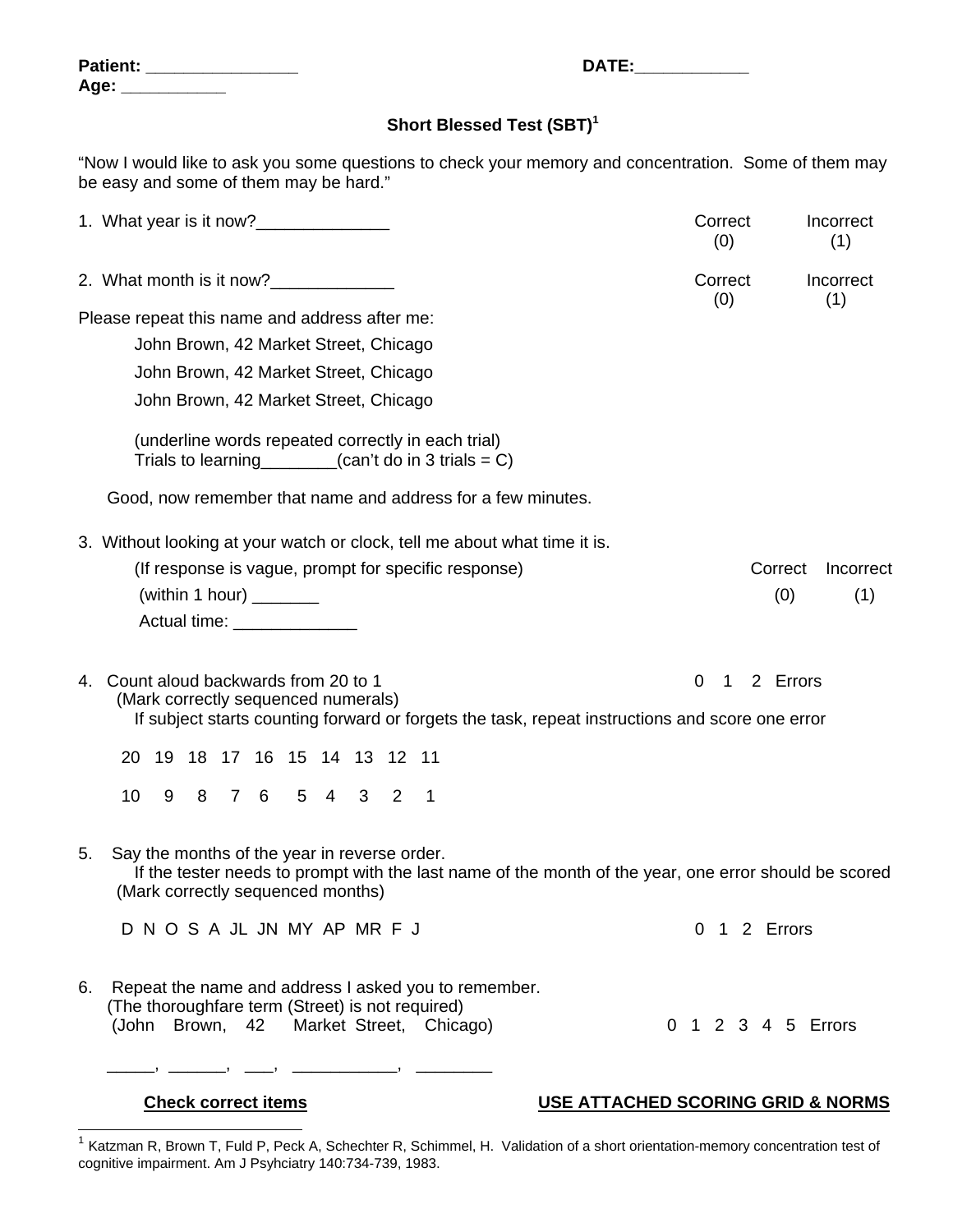#### **Short Blessed Test (SBT) Administration and Scoring Guidelines2**

*A spontaneous self-correction is allowed for all responses without counting as an error.* 

1. What is the year?

Acceptable Response: The exact year must be given. An incomplete but correct numerical response is acceptable (e.g., 01 for 2001).

2. What is the month?

 $\overline{a}$ 

Acceptable Response: The exact month must be given. A correct numerical answer is acceptable (e.g., 12 for December).

3. The clinician should state: "I will give you a name and address to remember for a few minutes. Listen to me say the entire name and address and then repeat it after me."

It is important for the clinician to carefully read the phrase and give emphasis to each item of the phrase. There should be a one second delay between individual items.

The trial phrase should be re-administered until the subject is able to repeat the entire phrase without assistance or until a maximum of three attempts. If the subject is unable to learn the phrase after three attempts, a "C" should be recorded. This indicates the subject could not learn the phrase in three tries.

Whether or not the trial phrase is learned, the clinician should instruct "Good, now remember that name and address for a few minutes."

4. Without looking at your watch or clock, tell me about what time it is?

This is scored as correct if the time given is within plus or minus one hour. If the subject's response is vague (e.g., "almost 1 o'clock), they should be prompted to give a more specific response.

5. Counting. The instructions should be read as written. If the subject skips a number after 20, an error should be recorded. If the subject starts counting forward during the task or forgets the task, the instructions should be repeated and one error should be recorded. The maximum number of errors is two.

6. Months. The instructions should be read as written. To get the subject started, the examiner may state "Start with the last month of the year. The last month of the year is The subject cannot recall the last month of the year, the examiner may prompt this test with "December"; however, one error should be recorded. If the subject skips a month, an error should be recorded. If the subject starts saying the months forward upon initiation of the task, the instructions should be repeated and no error recorded. If the subject starts saying the months forward during the task or forgets the task, the instructions should be repeated and one error recorded. The maximum number of errors is two.

7. Repeat. The subject should state each item verbatim. The address number must be exact (i.e. "4200" would be considered an error for "42"). For the name of the street (i.e. Market Street), the thoroughfare term is not required to be given (ie. Leaving off "drive" or "street") or to be correct (ie. Substituting "boulevard" or lane") for the item to be scored correct.

8. The final score is a weighted sum of individual error scores. Use the table on the next page to calculate each weighted score and sum for the total.

 $^2$  These guidelines and scoring rules are based on the administration experience of faculty and staff of the Memory and Aging Project, Alzheimer's Disease Research Center, Washington University School of Medicine, St. Louis (John C. Morris, MD, Director & PI; morrisj@abraxas.wustl.edu). For more information about the ADRC, please visit our website: http://alzheimer.wustl.edu or call 314-286-2881.